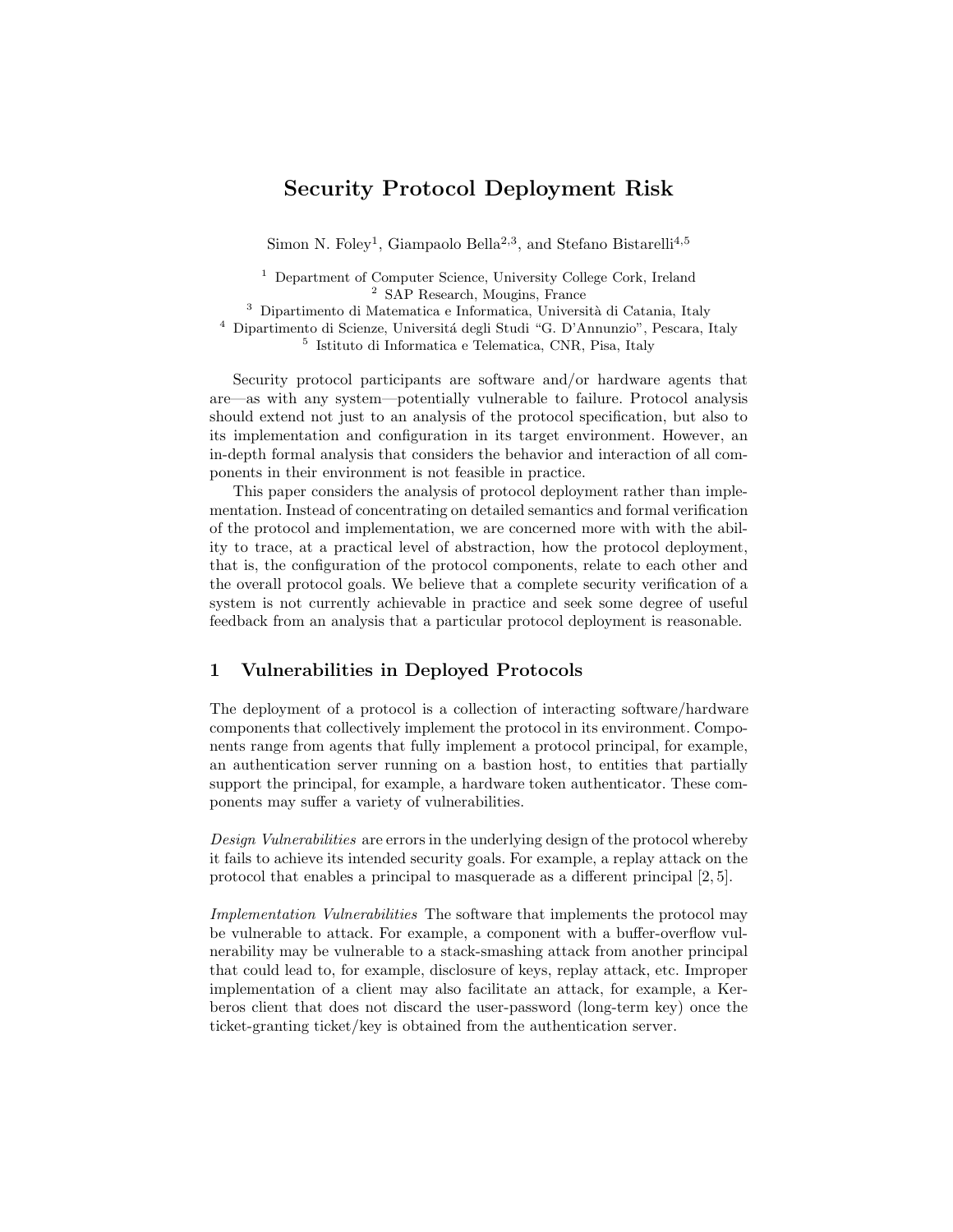Configuration Vulnerabilities are a consequence of any improper configuration of the component that might lead to its compromise. For example, an authentication server that stores long-term cleartext keys in a file that is accessible by all users. An authentication client that incorporates a hardware token authenticator might be considered less vulnerable than a client that relied on a fixed password for its long-term secret.

System Vulnerabilities The platform that hosts a component may itself be vulnerable to attack. For example, deploying an authentication server on a system alongside a web-server would be considered a poor choice. Similarly, hosting an authentication server on a hardened bastion host managed by a competent administrator might be considered less vulnerable to attack than hosting it on an out-of-the-box workstation that has outstanding software patches.

There are many further vulnerabilities that could be considered, for example, cryptographic API vulnerabilities, vulnerabilities in weak cryptographic operations, and so forth. We do not intend to analyze or model vulnerabilities per-se, but instead reflect vulnerability and threat in terms of an abstract degree of confidence that we have in a component's secure and proper operation. The degree of confidence of a component can be based on evidence (a 'correct' protocol running on a bastion host) and/or subjective views (the administrator of this system is considered to be incompetent). We do not intend to only consider the deployment of components for which we have complete competence: we are interested in determining whether protocols that are deployed as combinations of good, bad and indifferent components are good enough.

### 2 Protocol Deployment Risk

Degree of confidence  $[6]$  is defined in terms of the set  $C$  of confidence levels that is ordered under  $\leq$ . This is interpreted as: given  $a, b \in \mathcal{C}$  then  $a \leq b$  means that we have no less confidence in a component with confidence level  $b$  than a component with confidence level a. For example, we might define confidence levels  $\log$   $\leq$  med  $\leq$  hi, with the obvious interpretation, for example, we have  $\log$ confidence in a component executing on an open-access workstation and have hi confidence in an authentication server executing on a bastion host. In this paper a c-semiring [3] is used to represent degree of confidence. This provides a variety of measures for confidence, ranging from simple orderings such as  $\log \epsilon$  med  $\epsilon$  hi to numeric measures such as fuzzy and numeric weightings.

We consider confidence in the context of the cryptographic keys that the protocol components are expected to manage. For example, we might have a high degree of confidence that an authentication server component, with few known vulnerabilities, properly secures the keys that it manages; this might reflect a confidence that it will not leak keys to the public channel.

Another ordering  $\leq$  is defined over the class of cryptographic keys referenced in the protocol to reflect the degree to which they require protection [1]. For example, a long-term password would be considered more critical than a short-term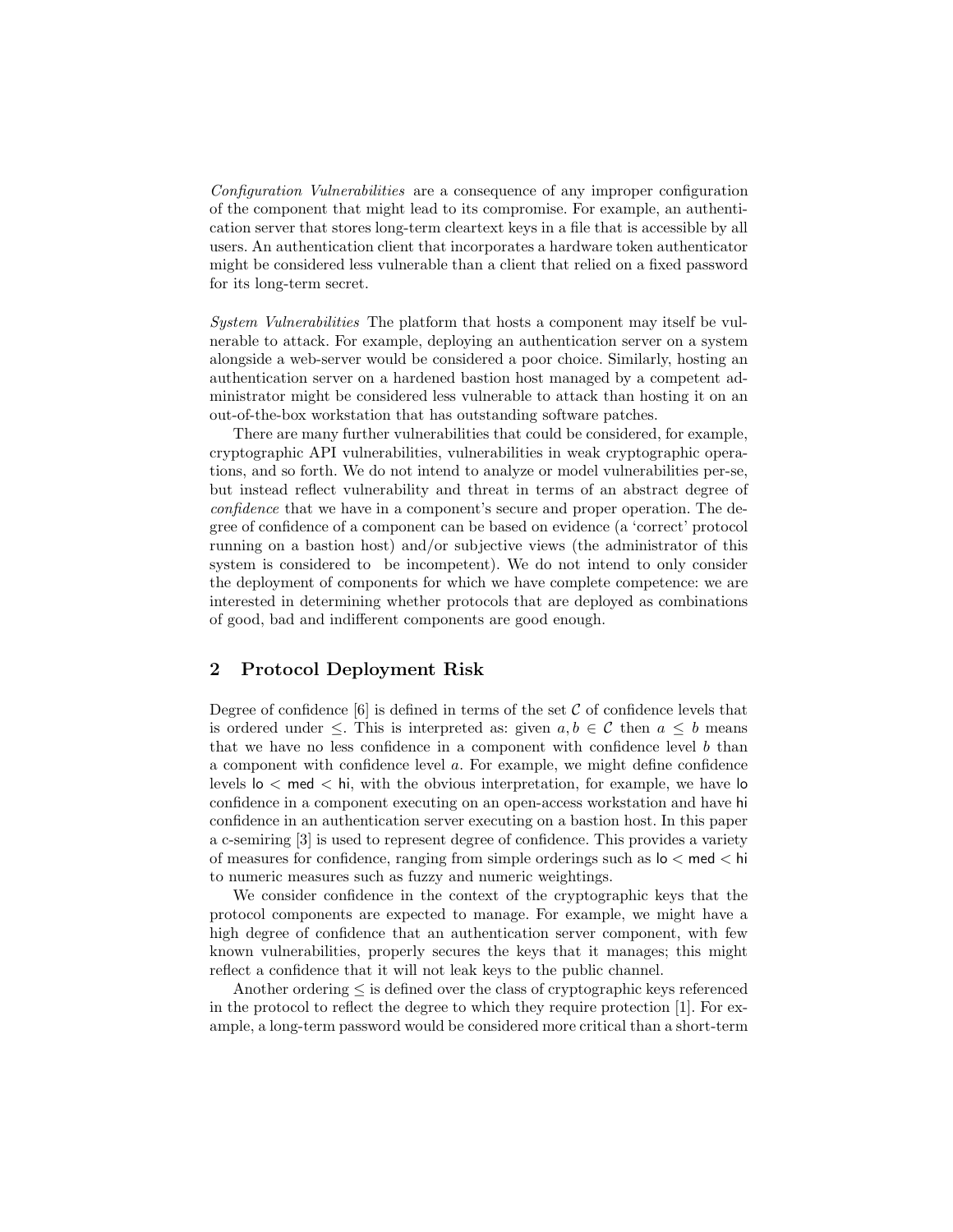session key, since compromise of the latter is a once-off threat, while compromise of the former may lead to repeated attacks. The set  $K$  of key classifications forms a lattice under  $\leq$  with a lower bound element **public** that represents the public channel.

Example 1 An authentication and key distribution server Trent manages long term and session keys. Trent shares long term keys with principals Alice and Bob, and issues short-term session keys. The following Needham-Schroder style protocol is followed to acheive key exchange. For the moment we do not consider the components that Alice, Bob or Trent might comprise.

$$
Msg 1: A → T : A, B, NA
$$
  
\n
$$
Msg 2: T → A : \{ [KAB, A, B, NA, TT ] |_{KA, \{ [KAB, A, B, TT ] \}_{KB}
$$
  
\n
$$
Msg 3: A → B : \{ [KAB, A, B, TT ] |_{KB}
$$

Three symmetric keys  $K_A$ ,  $K_B$  and  $K_{AB}$  are used in this protocol, and we define corresponding key classes levels Ka, Kb and Kab; class public corresponds to the public channel.

Figure 1 defines the class ordering  $(K, \leq)$ . Long-term keys are used to transfer session keys and, therefore, we have Kab < Ka and Kab < Kb where Ka and Kb are disjoint (cannot deduce one from the other), and  $\top$  defines the universal upper bound on the ordering. This reflects an assumption in the protocol that long-term keys are considered more security-critical than session keys: in the absence of ephemeral keys, loss of the long-term key implies loss of the shortterm keys (but not vice-versa).  $\triangle$ 



**Fig. 1.** Key Classification Ordering  $(K, \leq)$ 

The key classification ordering defines the flow constraints between keys, for example, long term key Ka information should not be permitted to flow to session key Kab information. Rather than relying on a binary interpretation of how key related information may/may not flow, we take a qualitative-based approach that is similar to the notion of assurance in [9, 7]. Define

$$
minConf : \mathcal{K} \times \mathcal{K} \rightarrow \mathcal{C}
$$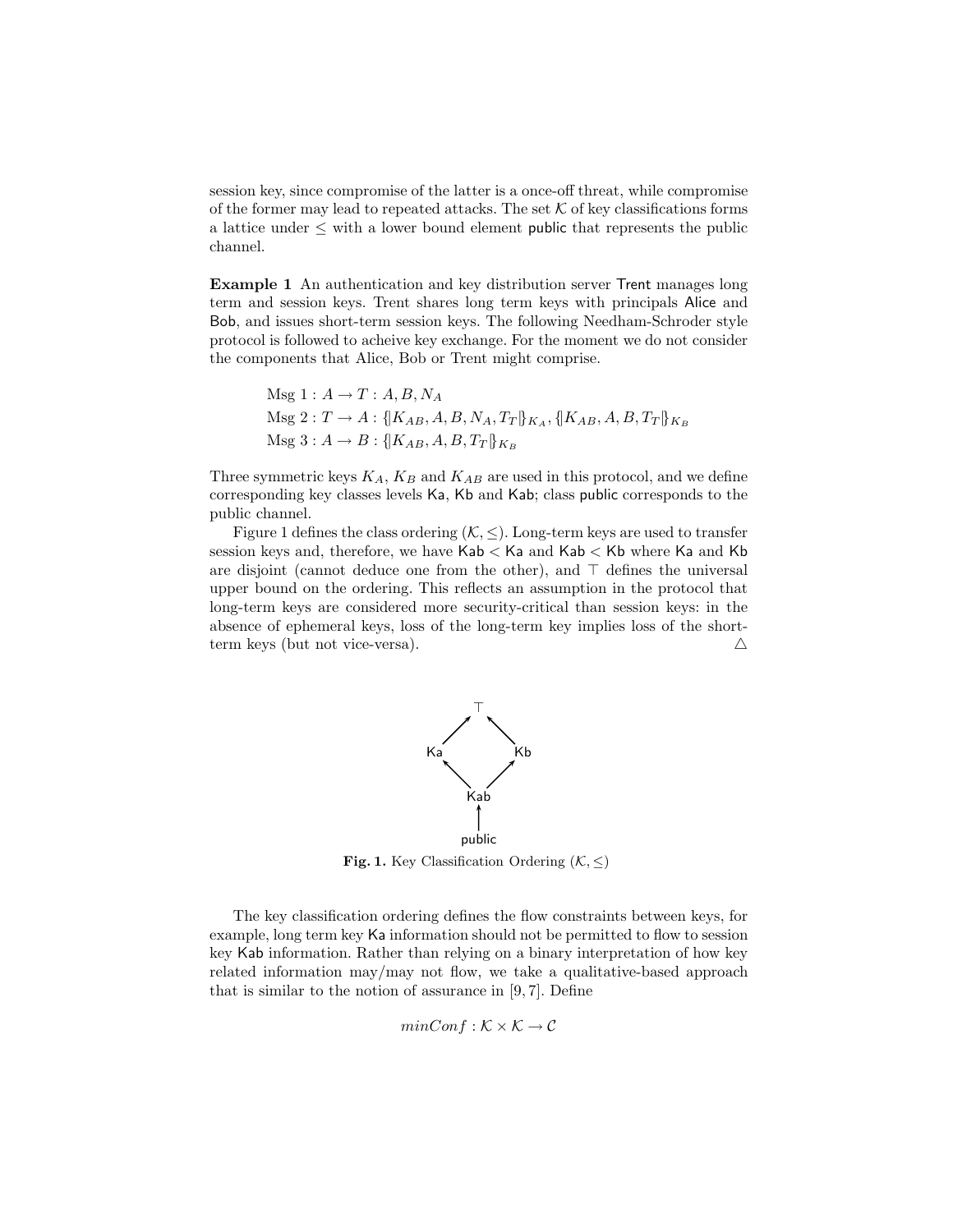where  $minConf(k, k')$  defines the minimum confidence required across the protocol deployment that a key of class  $k$  does not flow to class  $k'$ . The lower bound  $\perp$  in the confidence c-semiring is interpreted as no flow restriction and thus, if  $k \leq k'$ , then  $minConf(k, k') = \perp$  in the confidence c-semiring, since, in this case, the flow is permitted.

**Example 2** Consider the set  $(C, \leq)$  of confidence ratings nil  $\lt$  lo  $\lt$  med  $\lt$  hi, where nil is the lower bound and corresponds to no flow restriction. Given the protocol in Example 1 then there are no flow restrictions on public as a source, that is,  $minConf(\text{public}, x) = \text{nil}$  for any  $x \in \mathcal{K}$ . By reflexivity of  $(\mathcal{K}, \leq)$  we also have  $minConf(x, x) = \text{nil}$  for  $x \in \mathcal{K}$ .

Key class ⊤ represents the most security-critical key (aggregate of the longterm keys) and we define:

$$
\begin{array}{ccc}\nminConf([\top, \mathsf{public}]) = \mathsf{hi} & \begin{array}{c}\nminConf([\top, \mathsf{Kab}]) = \mathsf{hi} \\
minConf([\top, \mathsf{Ka}]) = \mathsf{med}\n\end{array}\n\end{array}
$$

An authorization server that manages both long-term keys and the session key (interval [Kab, ⊤] requires greater confidence (hi) in its protection than its clients (confidence med) that manage one long-term key and session key; in the former, we require greater confidence that the keys cannot be leaked. We have:

$$
minConf([Ka, Kab]) = medminConf([Ka, public]) = medminConf([Ka, T]) = nil
$$

with a similar definition for Kb. Protecting only a session key requires less confidence:

$$
minConf([Kab, public]) = lo
$$

$$
minConf([Kab, Kb]) = nil
$$

$$
minConf([Kab, T]) = nil
$$

$$
minConf([Kab, T]) = nil
$$

Each protocol component can be regarded as managing a number of different kinds of keys. The authentication server in Example 1 manages Ka, Kb and Kab key and the client manages Kab and Ka keys. Every component c, is bound to an interval of the key classification lattice, where  $int(c) = [l, h] \in K \times K$ , and  $l \leq h$  is interpreted as follows:

- $-l$  is the lowest classification key that the component encrypts messages with. Here encrypt is like 'send' in terms of information flow between key classifications.
- $-h$  is the highest classification key that the component decrypts messages with. Here decrypt is like 'receive' in terms of information flow between key classifications.

We also write  $int(c) = [int_{\perp}(c), int_{\perp}(c)].$ 

Each protocol component c also has a confidence rating given as  $rating(c)$ that also reflects the minimum effort that would be required by an attacker to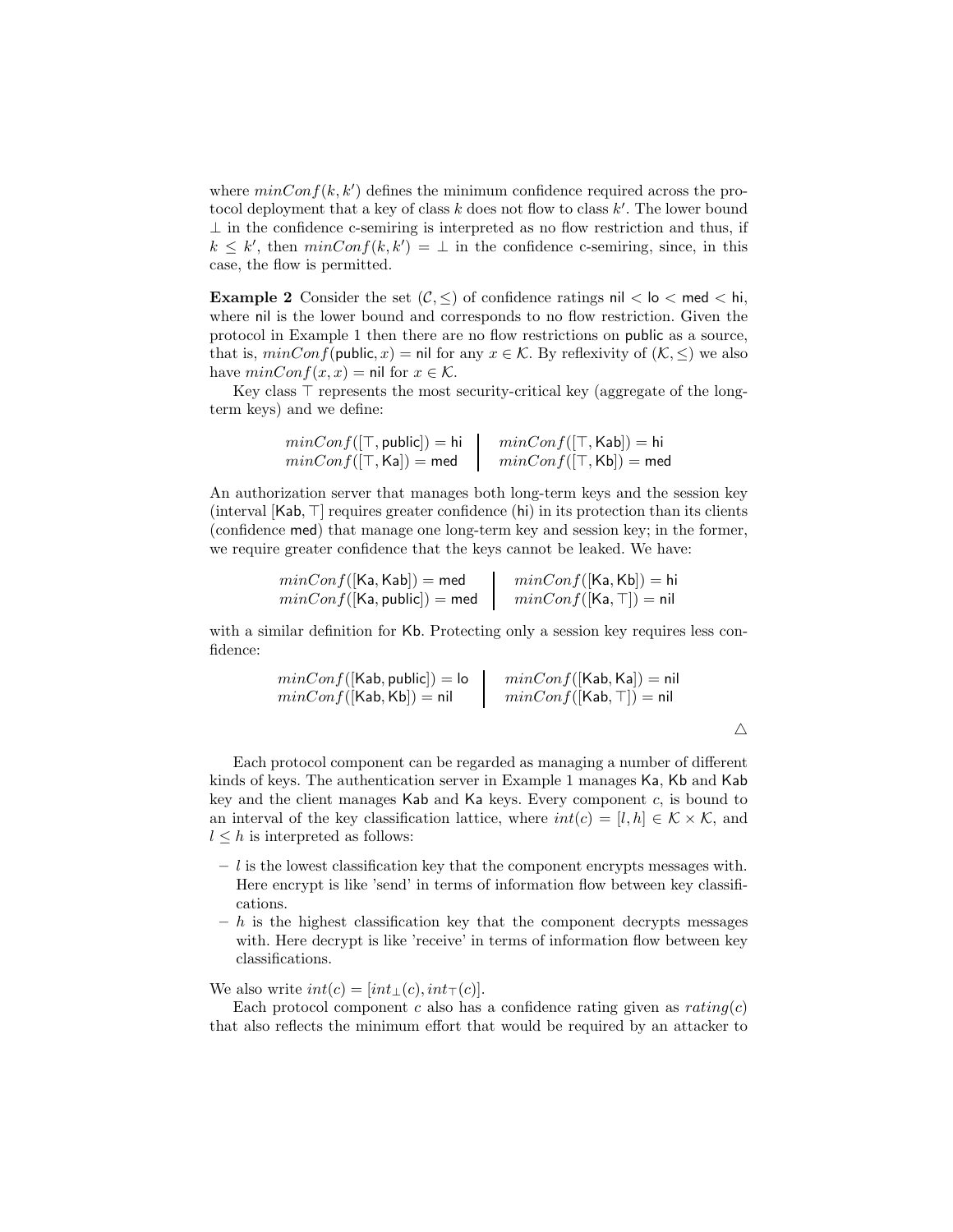compromise component c. For example, we might have high confidence in the authentication service in Example 1 that is deployed on a hardened selinux server, but have low confidence in the client component implemented as freeware and running on an open-access workstation. In the case of the authentication server we are confident that keys will not be leaked nor messages encrypted/decrypted in a way that does not follow the protocol specification. This confidence comes from a belief that the protocol is properly implemented and that it is unlikely that the hosting server can be compromised. On the other hand, and in the absense of further information, our degree of confidence that an open-access workstation running freeware follows the protocol and/or cannot be compromised, is low as it may be subject to a variety of attacks ranging from Trojan Horses in the protocol implementation to vulnerabilities such as buffer overflows in the underlying system.

Example 3 The components in Example 1 are defined with the following intervals.

| $c \; \vert int(c)$   | rating(c) |
|-----------------------|-----------|
| $A$   public, Ka  med |           |
| $B$ [Kab, Kb]         | lmed      |
| $T$  [Kab, T]         | hi        |

Principal A manages keys in the range [public,Ka], reflecting that it sends/encrypts data on the public channel and decrypts/receives up to Ka class information. Note that in this deployment we assume that principals  $B$  and  $T$  do not write to the public channel.

The table also provides sample confidence rating for principals. We have medium confidence that principal B properly protects its key information in the range  $[Kab, Kb]$ —this assumes that B does not access to the public channel perhaps B is known to be confined to a protection domain which does not give it direct access to the public channel. In practice, the rating of a component should depend on the keys it protects: we might have a high degree of confidence that B does not write Kb information to the public channel while have a medium degree of confidence that it does not write Kb to Kab. For the sake of simplicity in this paper we restrict ourselves to the interpretation of the rating function as a property of the component that is independent of the keys it manages.  $\Delta$ 

Definition 1 Each protocol component must meet the minimum required confidence, that is, for every component  $c$  then

$$
\forall x, y : \mathcal{K} \mid int_{\perp}(c) \le x \le int_{\top}(c) \land int_{\perp}(c) \le y \le int_{\top}(c)
$$
  

$$
\Rightarrow minConf(x, y) \le rating(c)
$$

that is, the component achieves the required degree of confidence for every pair of keys that it manages.  $\triangle$ 

When a deployed protocol executes, there is a resulting flow of messages between components. Let  $A_x \sim B_y$  represent a flow of a message encrypted using an x-level key by  $A$  and decrypted using a y-level key by  $B$ .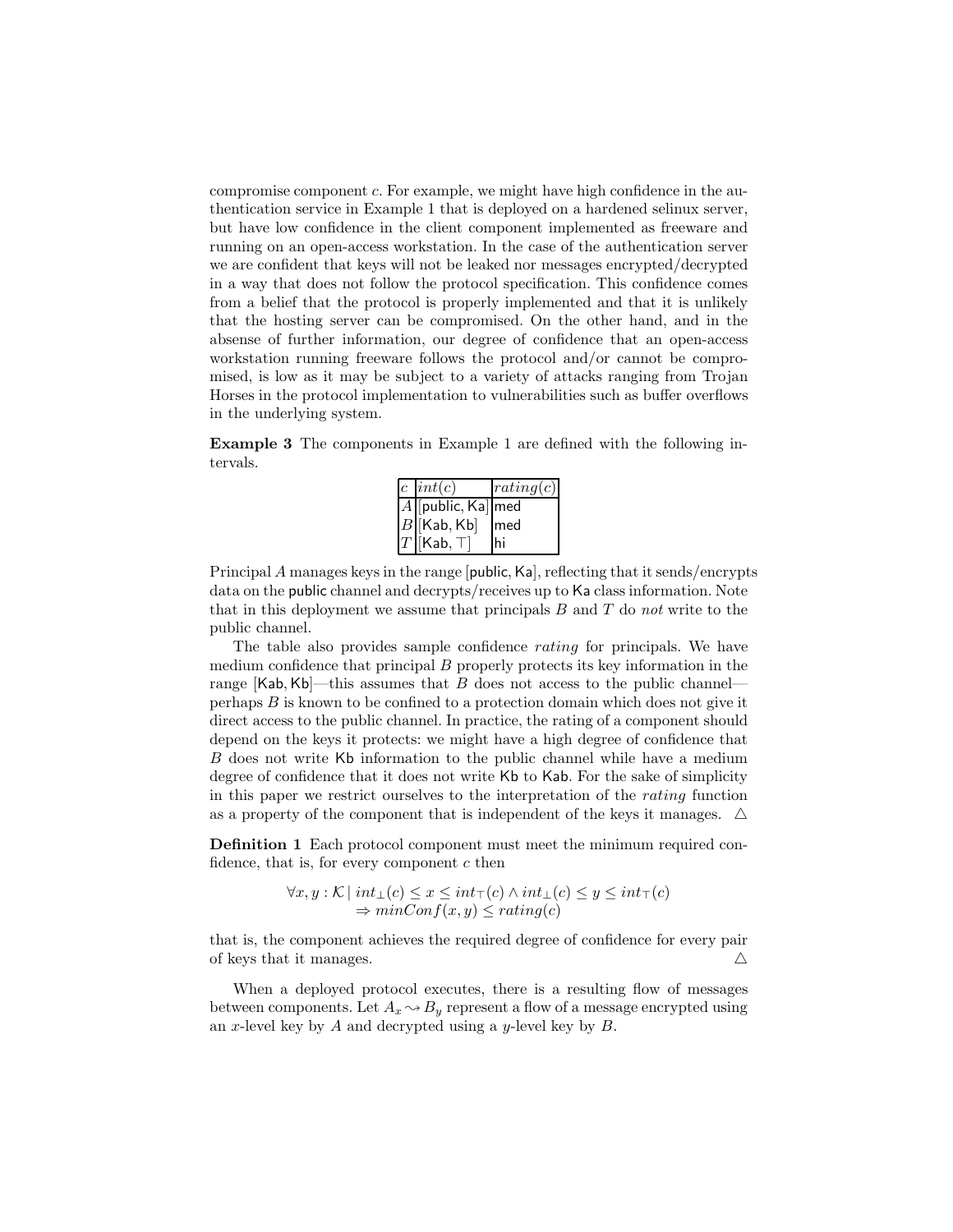Definition 2 A protocol configuration is classification-safe if for all components A and B then,

$$
A_x \sim B_y \Rightarrow x \leq y \land int_{\perp}(A) \leq x \leq int_{\top}(A) \land int_{\perp}(B) \leq y \leq int_{\top}(B)
$$
  

$$
\triangle
$$

**Example 4** The protocol in Example 1 has direct flows  $A_{\text{public}} \rightarrow T_{\text{public}}$ ,  $T_{\text{Ka}} \rightarrow A_{\text{Ka}}$ and  $T_{\mathsf{Kb}} \sim B_{\mathsf{Kb}}$ , and is classification-safe. We expect that the analysis in protocol entailment, described in [1], can be adapted to provide a semantics for the  $\sim$ relation.  $\triangle$ 

#### 3 Cascading Risks in Protocols

The cascade vulnerability problem [9, 8] is concerned with secure interoperation, and considers the *assurance risk* of composing multilevel secure systems that are evaluated to different levels of assurance according to the criteria specified in [9]. The transitivity of the multilevel security policy upheld across all secure systems ensures that their multilevel composition is secure; however, interoperability and data sharing between systems may increase the risk of compromise beyond that accepted by the assurance level. For example, it may be an acceptable risk to store only secret and top-secret data on a medium assurance system, and only classified and secret data on another medium assurance system; classified and top-secret data may be stored simultaneously only on 'high' assurance systems. However, if these medium assurance systems interoperate at classification secret, then the acceptable risk of compromise is no longer adequate as there is an unacceptable cascading risk from top-secret across the network to classified. Similar cascading risks can be demonstrated in a security protocol.

Example 5 We extend the protocol in Example 1 to include mutual authentication using the session key  $K_{AB}$ .

$$
\text{Msg4 } B \to A \{A, B, T_T\}_{K_{AB}}
$$
  

$$
\text{Msg5 } A \to B \{A, B, T_T - 1\}_{K_{AB}}
$$

As a consequence of these additional protocol steps we have additional explicit flows between A and B involving the key  $K_{AB}$  in the protocol. These flows  $(A_{\text{Kab}} \rightsquigarrow B_{\text{Kab}}$  and  $B_{\text{Kab}} \rightsquigarrow A_{\text{Kab}}$  represent the encryption-sending and receivingdecryption using  $K_{AB}$  by both A and B. Since A and B are trusted to manage this classification of session key, these flows are classification-safe.

The confidence rules require a minimum confidence level of hi for a component to be considered trusted to manage both Ka and Kb keys. Having a confidence of hi, component  $T$  is considered trusted to manage both  $\mathsf{Ka}$  and  $\mathsf{Kb}$  keys. Confidence can be considered to represent the degree of confidence that one can have that a component cannot be compromised. In this case, the effort required by an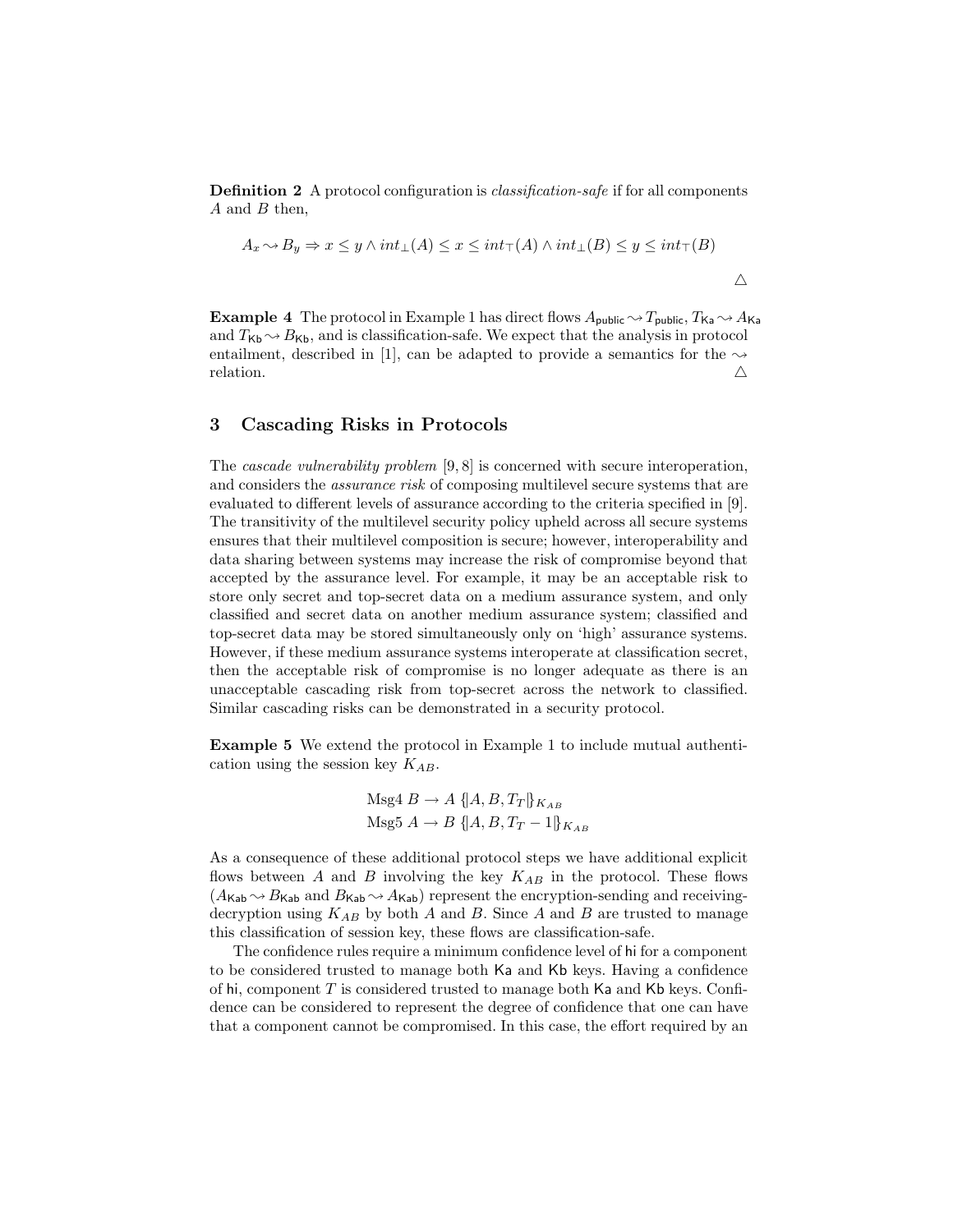attacker corresponds to the effort required to compromise the hi-rated  $T$ , and, for example, reveal  $K_A$  to B using the following (modified) message run.

$$
\alpha \text{Msg 2: } T \to A \left\{ \left[ K_{AB}, A, B, N_A, T_T \right] \right\}_{K_A}, \left\{ \left[ K_{AB}, A, B, K_A \right] \right\}_{K_B}
$$

As long as the effort required to compromise  $T$  is at least hi, then the risk of this attack is considered acceptable.

Consider an attacker that compromises component A. In this case the effort required by the attacker corresponds to the effort to compromise a med rated component A, and, for example, embed a Ka classified key in a message encrypted by session key with classificiation  $Kab$ , and send it to  $B$ ; this effectively copies a Ka key into a Kb key.

$$
\beta \text{Msg } 4: B \to A \{A, B, T_T\}_{K_{AB}}
$$

$$
\beta \text{Msg } 4: A \to B \{A, B, K_A\}_{K_{AB}}
$$

However, the confidence requirement is that in order to copy Ka to Kb requires at least the effort to compromise a level hi rated entity, while the above attack is achieved by compromising med-rated components.

The protocol contains a cascade vulnerability. Individual components meet the minimum ratings based on the  $minConf$  confidence rule defined above, however, the interoperation of  $A$  and  $B$  due to the mutual authentication step in the protocol does not. There is a cascading path from a Ka key managed by component A to a Kb key managed by component B, via session key  $K_{AB}$ .  $\Delta$ 

**Example 6** The previous example assumes that components A and B are trusted to properly manage both long-term and session keys and that these keys are continuously available. However, in practice, both keys are typically not continously available to the component. For example, a Kerberos login client discards its long term key (user passwords) once a ticket/session key has been obtained; if onetime passwords are used, the client does not have any access to the underlying long term secret.

In order to better reflect this situation we model each protocol client  $(A, B)$ in terms of two seperate component entities: a login/connection manager and a session manager. These are intended to correspond to the software components that implement the component. The login manager is responsible for properly using the client's long-term key to obtain the session key and then handing this key off to the client's session manager.

We extend the protocol description to include these components, where  $A^{conn}$ and  $A<sup>sess</sup>$  correspond to the connection and session managers that represent A, and similarly for B.

$$
\begin{aligned}\n\text{Msg 1:} \quad & A^{conn} \to T \quad A, B, N_A \\
\text{Msg 2:} \quad & T \to A^{conn} \quad \{ [K_{AB}, A, B, N_A, T_T] \}_{K_A}, \{ [K_{AB}, A, B, T_T] \}_{K_B} \\
\text{Msg 2i:} \quad & A^{conn} \Rightarrow A^{sess} \quad K_{AB}, A, B, N_A, T_T \\
\text{Msg 3:} \quad & A^{conn} \to B^{conn} \quad \{ [K_{AB}, A, B, T_T] \}_{K_B}\n\end{aligned}
$$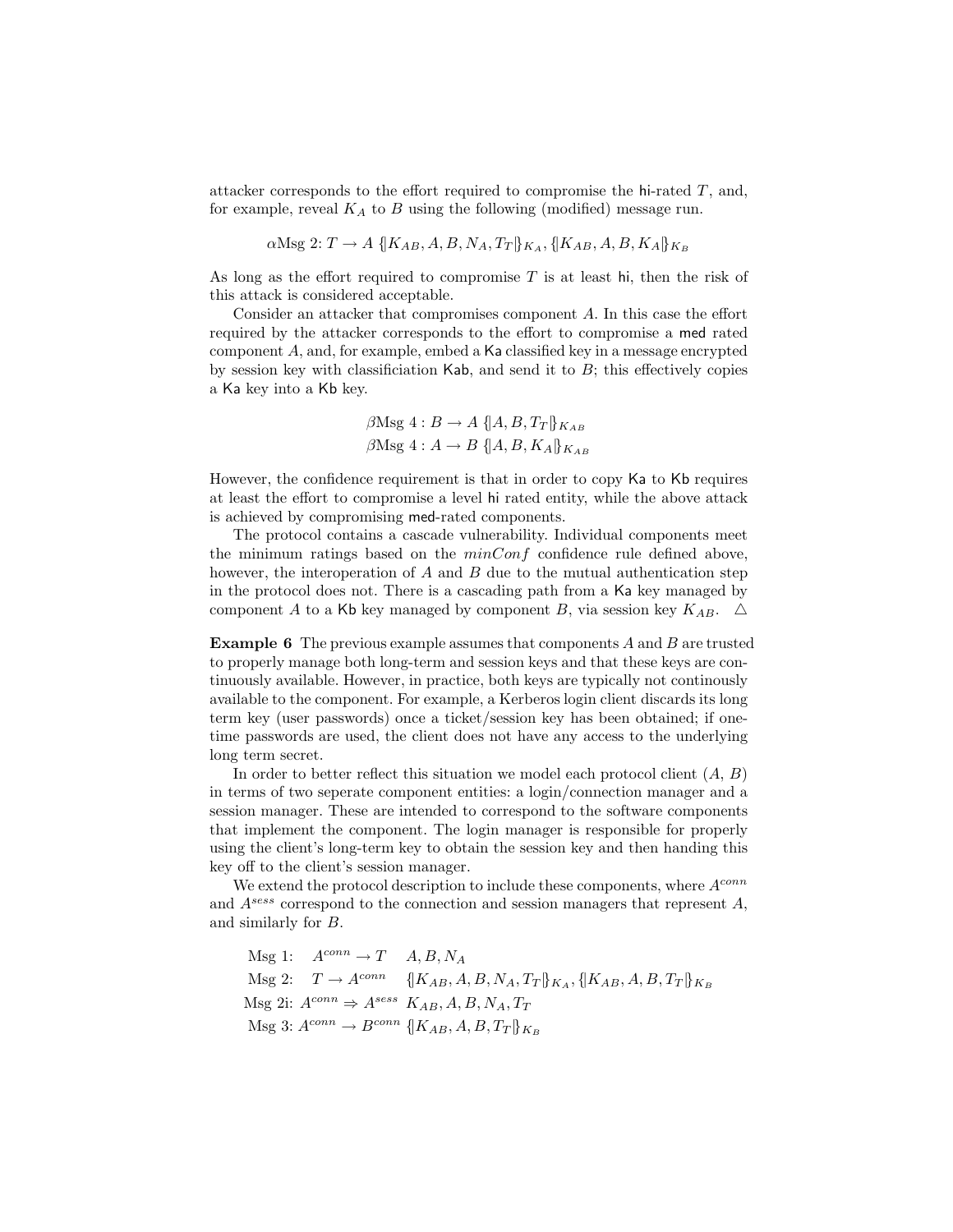$$
\begin{aligned} \text{Msg 3i: } & B^{conn} \Rightarrow B^{sess} \ K_{AB}, A, B, T_T \\ \text{Msg4: } & B^{sess} \rightarrow A^{sess} \ \{A, B, T_T\}_{K_{AB}} \\ \text{Msg5: } & A^{sess} \rightarrow B^{sess} \ \{A, B, T_T - 1\}_{K_{AB}} \end{aligned}
$$

In this protocol,  $P \Rightarrow Q : M$  represents the sending of a message M over an internal/private software channel from  $P$  to  $Q$  that is assumed secure. In practice this could be implemented as message passing or API calls within the platform that implements the clients.

Figure 2 provides revised interval and ratings for the components of this revised protocol. Note that we assume high confidence for the connection managers

| c          | int(c)                     | rating(c) |
|------------|----------------------------|-----------|
|            | $\sqrt{conn  Kab, Ka }$    |           |
|            | $A^{sess}$  Kab, Kab]  med |           |
|            | $ B^{conn} $ [Kab, Kb]     | conn      |
| $B^{sess}$ | [Kab, Kab] med             |           |
|            | $[Kab, \top]$              |           |

Fig. 2. component intervals and ratings for the extended protocol

on the basis that we have high confidence in the proper operation of the login client and that long-term keys are not available once session keys are issued. The session managers in the example are rated as med but can be safely rated as lo given the minimum requirment  $minConf[Kab, Kab] = lo$ .

The protocol generates the following flows between its components.

$$
T_{\mathsf{Ka}} \!\!\! \rightsquigarrow\! A_{\mathsf{Ka}}^{conn} ,\, A_{\mathsf{Kab}}^{conn} \!\! \rightsquigarrow\! A_{\mathsf{Kab}}^{sess} ,\, A_{\mathsf{Kab}}^{sess} \!\! \rightsquigarrow\! B_{\mathsf{Kab}}^{sess} ,\, T_{\mathsf{Kb}} \!\!\! \rightsquigarrow\! B_{\mathsf{Kb}}^{cons} ,\, B_{\mathsf{Kab}}^{cross} ,\, B_{\mathsf{Kab}}^{sess} \!\! \rightsquigarrow\! A_{\mathsf{Kab}}^{sess}
$$

Based on the ratings in Figure 2, it follows that the flows between these components are individually classification-safe.

 $\triangle$ 

#### 4 Discussion

In this paper we considered a quantitative-based approach to evaluating the deployment of security protocols. The approach focuses on how confidence in protocol components can be traced across the deployment; it does not analyze vulnerabilities in the underlying behavior of the components (for example API attacks  $[4]$ ) or their interaction (for example protocol analysis  $[5, 2]$ ), though such techniques could be used to inform the degree of confidence measure.

A Needham-Schoeder style protocol deployment was analyzed in this framework. For reasons of space and ease of exposition, the deployment was deliberately simplistic. Nevertheless it was possible to demonstrate a variation of the